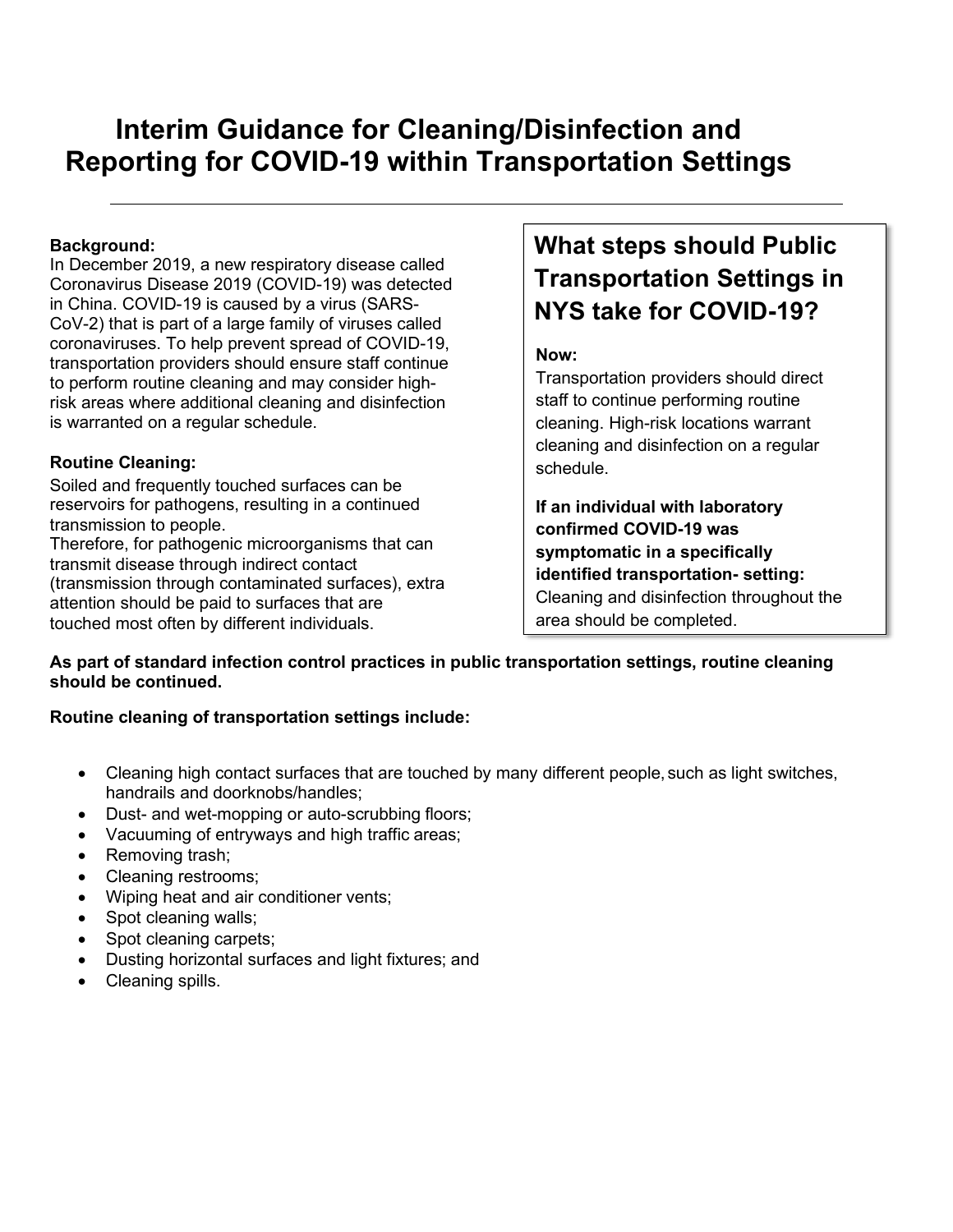**Specific high-risk locations within transportation areas warrant cleaning and disinfection before a confirmed case of COVID-19 occurs in a specific public transportation setting.**

Examples of these locations may include:

#### Food Service Areas

• Clean and disinfect food service areas, including counters, tables, and chairs regularly (at least once daily)

#### Other Frequently Touched Surfaces

• Clean and disinfect frequently touched surfaces on a periodic schedule as operational considerations allow, which may range from at least daily to up to 72 hours.

## **Cleaning and Disinfection:**

Cleaning removes germs, dirt and impurities from surfaces or objects, while disinfecting kills germs on surfaces or objects. **If a laboratory confirmed case of COVID-19 was symptomatic while in a specifically identified transportation setting (such as a vehicle), staff should perform cleaning and disinfection of frequently touched areas throughout the area.**

**Step 1: Cleaning:** Always clean surfaces prior to use of disinfectants in order to reduce soil and remove germs. Dirt and other materials on surfaces can reduce the effectiveness of disinfectants. For combination products that can both clean and disinfect, always follow the instructions on the specific product label to ensure effective use.

**Step 2: Disinfection:** Cleaning of soiled areas must be completed prior to disinfection to ensure the effectiveness of the disinfectant product. If EPA- and DEC\*-registered products specifically labeled for SARS-CoV-2 are not available, disinfect surfaces using a disinfectant labeled to be effective against rhinovirus and/or human coronavirus. If such products are unavailable, it is also acceptable to use a fresh 2% chlorine bleach solution (approximately 1 tablespoon of bleach in 1 quart of water). Prepare the bleach solution daily or as needed. EPAand DEC\*- registered disinfectants specifically labeled as effective against SARS- CoV-2 may become commercially available at a future time and once available, those products should be used for targeted disinfection of frequently touched surfaces.

## **Examples of frequently touched areas within transportation:**

- Seats and handrails;
- Turnstiles and fare boxes;
- Door handles and push plates;
- Chairs and Tables;
- Bathroom faucets;
- Light switches;
- Handles on equipment (e.g., wheelchairs, hand carts);
- Buttons on vending machines and elevators;
- Desks and counters:
- Shared telephones;
- Shared desktops; and
- Shared computer keyboards and mice.

**Note:** Computer keyboards are difficult to clean due to the spaces between keys and the sensitivity of its hardware to liquids. When shared, they may contribute to indirect transmission. Locations with community use computers should provide posted signs regarding proper hand hygiene before and after using the computers to minimize disease transmission. Also, consider using keyboard covers to protect the hardware against spills and facilitate cleaning.

- Label directions must be followed when using disinfectants to ensure the target viruses are effectively killed. This includes adequate contact times (i.e., the amount of time a disinfectant should remain on surfaces to be effective), which may vary between five and ten minutes after application. Disinfectants that come in a wipe form will also list effective contact times on their label.
- For disinfectants that come in concentrated forms, it is important to carefully follow instructions for making the diluted concentration needed to effectively kill the target virus. This information can be found on the product label.